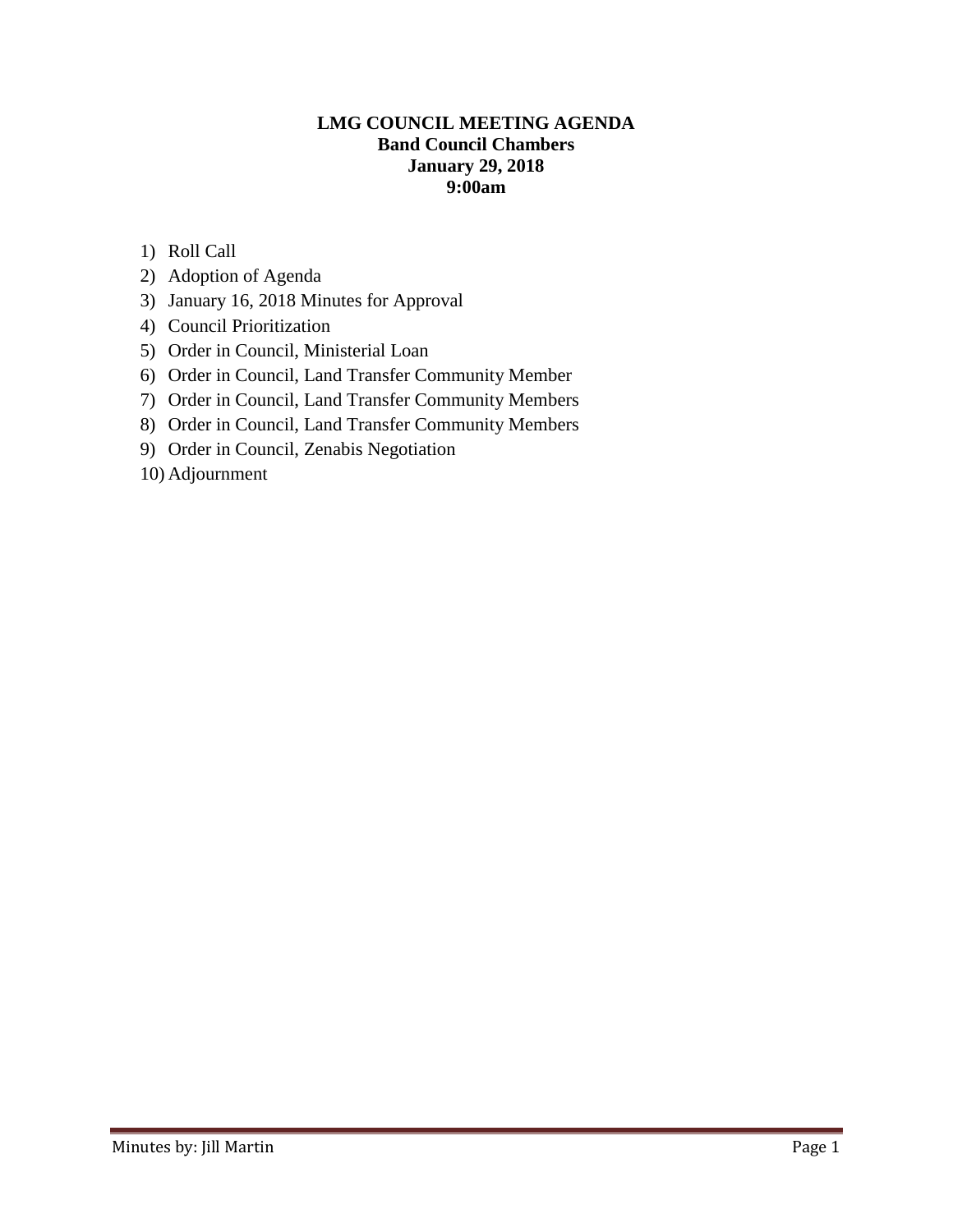### **1. Roll Call**

### **LMG COUNCIL ATTENDEES:**

Chief Darcy Gray Councillor Annette Barnaby Councillor Sheila Swasson Councillor Lorna Sook Councillor Sky Metallic Councillor Wendell Metallic Councillor John M. Vicaire Councillor Calvin Barnaby Councillor Kevin Methot (9:25am)

### **Absent:**

Councillor Chris Wysote (Sick) Councillor Cathy Martin (Work) Councillor Gordon Isaac Jr.

### **2. Adoption of the Agenda**

A motion was made to accept the agenda.

Moved: Councillor Calvin Barnaby Second: Councillor Annette Barnaby Passed

### **3. January 16, 2018 Minutes for Approval**

Council made a motion to approve the January 16, 2018 council minutes.

Moved: Councillor Sky Metallic Second: Councillor Lorna Sook Abstain: Councillor Lloyd Alcon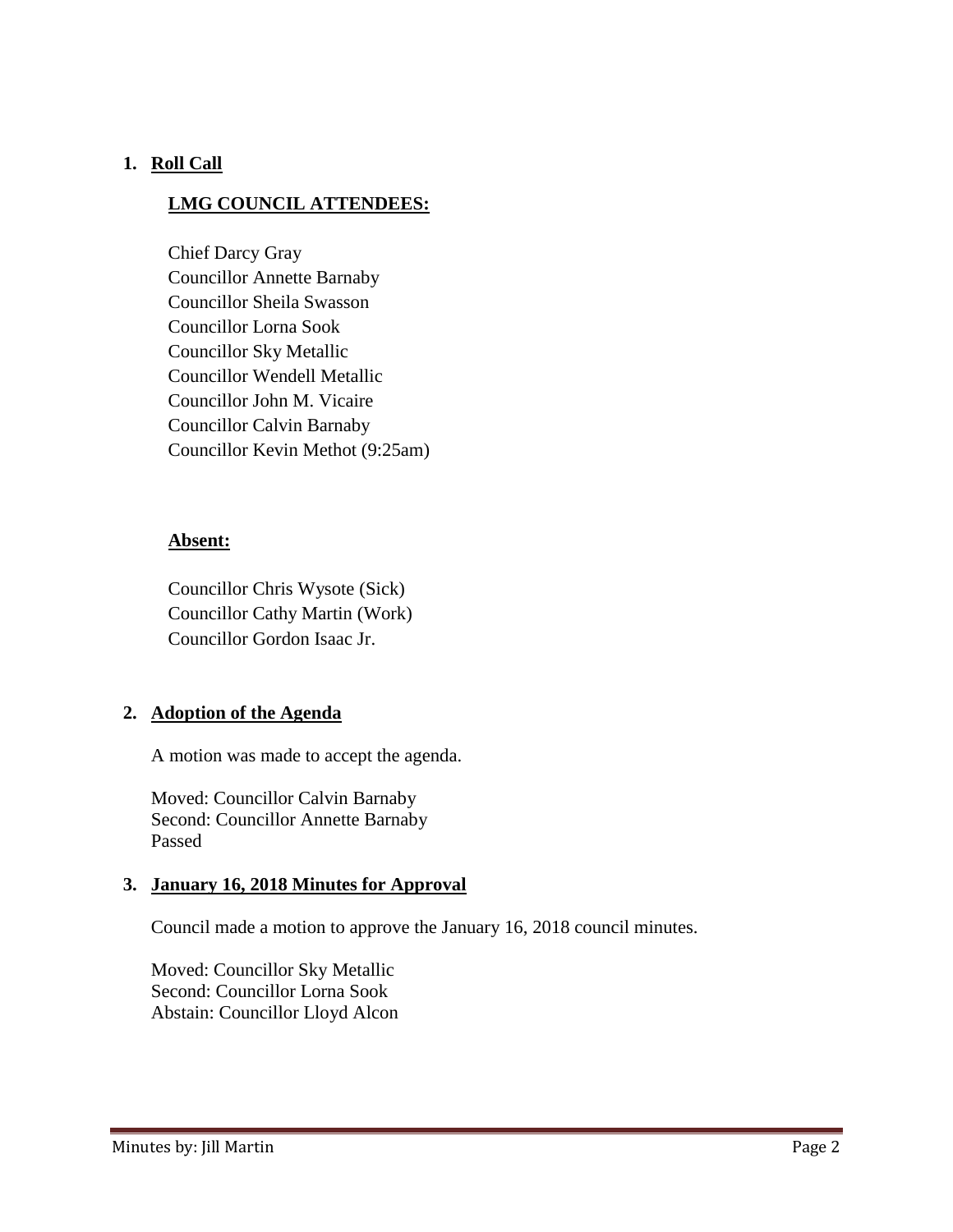## **4. Council Prioritization Exercise**

Council participated in a prioritization exercise where Council identified priority projects for the upcoming 2018-19 fiscal year. Top priorities included, Mi'gmaq Language, Elders and Governance. Other projects were identified which will help Directors/projects managers with planning for the year.

# **5. Order in Council, Ministerial Loan**

Council approved an Order in Council for a ministerial loan for two units, for Section 95.

Moved: Councillor Lorna Sook Second: Councillor Annette Barnaby Passed

# **6. Order in Council, Land Transfer Community Member (1)**

Council approved the Order in Council for a land transfer for a community member who completed the obligations of the LMG Housing Ministerial Program and the CP was transferred in their name.

Moved: Councillor Kevin Methot Second: Councillor Sky Metallic Passed

# **7. Order in Council, Land Transfer Community Member (2)**

Council approved the Order in Council for a land transfer for a community member who completed the obligations of the LMG Housing Ministerial Program and the CP was transferred in their name..

Moved: Councillor Calvin Barnaby Second: Councillor Annette Barnaby Passed

# **8. Order in Council, Land Transfer Community Member (3)**

Council approved the Order in Council for a land transfer for a community member who completed the obligations of the LMG Housing Ministerial Program and the CP was transferred in their name..